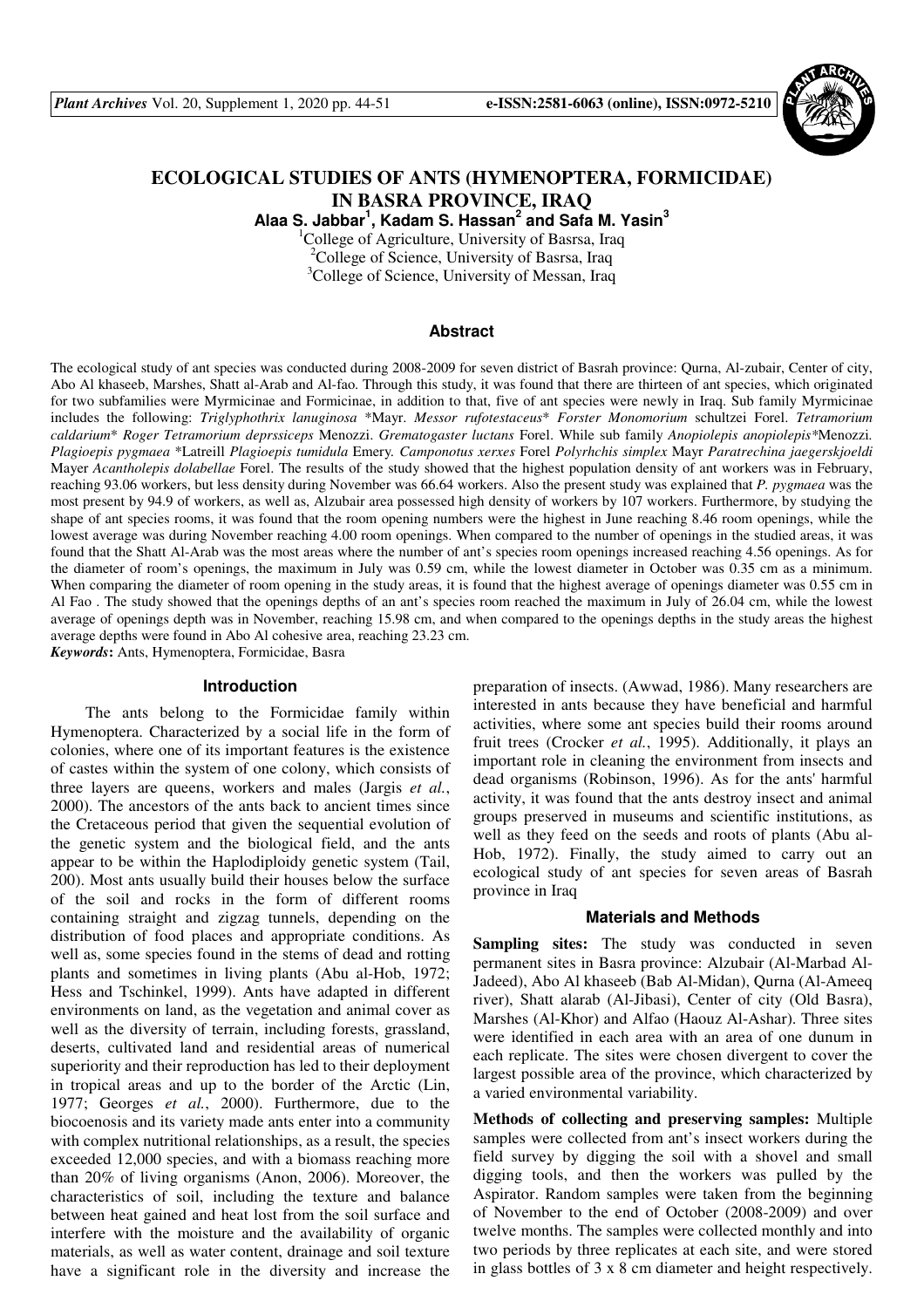Then, ethanol alcohol has been added by 75%, and the bottle nozzle was well covered by a rubber cap to prevent evaporation of alcohol. Finally, the following information was recorded: sample number, collection location, region of insect collection and date of collection, then samples were kept in the laboratory until conducting the diagnosis. Taxonomic keys were used (Collingwood, 1996 and Krupp, Buttiker, 1985 and Wheeler, 1986), and the samples were diagnosed at the University of Basra - College of Science by Prof. Kazam. S. Hassan, then used a digital camera to take a picture of the colony shape from the outside.

**Population density of worker insect ants:** The study was conducted for a period of twelve months from the beginning of November until October after determining the sites; samples were taken by a metal mold with dimensions of (10  $\times$  10  $\times$  10) cm, respectively. This mold was closed from the top and its end is sharp so that it is easy to enter in soil after carefully digging the room up to a depth of 60 cm. Moreover, the pits filled with water until the ants float to the top, so as to push the mold easily in the soil, then lift carefully, and the soil is then placed in polyethylene bags, and transferred to the laboratory to separate the ants from the soil. Finally, an anatomy microscope was used to calculate the number of worker ants was (Al-Shazili and Ibrahim, 2000).

**The calculation of the colony depth:** The depths of the insect room's colonies were calculated in all the study sites from the soil surface until the end of the room by digging the soil carefully, and follow up the external tunnels of the room and its trends vertically or horizontally. The diameter of the external opening was calculated and measured by a measure tape, as well as, the number of external openings of the tunnels per room by three replicates for each site.

**Soil characteristics of study sites:** Soil samples were taken for each site of the study sites mentioned above at different depths (10, 30 and 60) cm per sample with the amount of (3) kg soil. Each sample was placed in a poly-ethylene plastic bag with a card stating the name of the area, site and date, then the soil has been separated on white papers in a place with good ventilation and sunny to dry, and then it soften and returned to the bags again. Afterward, the chemical analyses were then conducted, including; Calculate pH and Electrical Conductivity degree EC, after preparing the samples as mentioned above, a weight of (1) kg was taking of soft soil and (1000) ml of distilled water put on it in a glass jar, then put them in the blender for half an hour. Subsequently, the

water filtered in a glass paper for one day, and then the pH has been estimated using pH-meter after calibrate it with puffer solution, and the degree of the electrical conductivity was also calculated using electrical conductivity device in ds / m (Jacob and Tajuddin, 1988). Secondly, Determination the organic matter; The basis of the estimation method of organic carbon was to determine the reduction extent of dichromate  $Cr_2O_7$  ions by treated with organic matter, and then estimating the amount of non-reductive dichromate by titration, i.e. oxidation of organic matter by dichromate and adding some materials to accelerate the oxidation such as sulfuric acid. The amount of remaining dichromate is then estimated by titration with ferrous sulfate solution using the Diphenylamine to determine the end point by weighing 50 g of air dry soil and placing it in a conical flask. 1  $\text{cm}^3$  of (1) N potassium dichromate  $K_2Cr_2O_7$  was added, then added to it 20 cm<sup>3</sup> of concentrated sulfuric acid containing silver sulfate  $Ag<sub>2</sub>SO<sub>4</sub>$  slowly on the walls of the flask by a graduated cylinder, and then the mixture was shacked for one minute, and the flask left for half an hour. Furthermore, for the purpose of dilution, 200 cm<sup>3</sup> of distilled water has been added (it observed that the temperature of the flask was increase so left until be cool), and  $10 \text{ cm}^3$  of concentrated H3PO4 acid was added by a graduated cylinder. Afterwards, 1  $\text{cm}^3$  of the Piphenyl amine was added to change the mixture color to blue, and then it was titrated with the 19 N ferrous sulfate until the color changed from blue to green (Jacob and Tajuddin, 1988). Finally, determination of soil texture; The hydrometer method was used by weighted a 50 g of dry soil and placed in the beaker, and it was added  $200 \text{ cm}^3$  of distilled water to it, then the suspension was mixed, and added  $15 \text{ cm}^3$  of hydrogen peroxide by a concentration of 30%. The mixture then heated on a 70°C heat source for 2 hours with continuous mixing to complete the organic matter oxidation, and the mixture was left to the second day, the soil was transferred to a vial of centrifuge with  $250 \text{ cm}^3$  of distilled water, then mixed for 5 minutes. The soil was separated from the suspension by centrifugation.  $250 \text{ cm}^3$ distilled water was added to the soil and mixed for 5 minutes. Then the suspension was separated and the process was repeated three times to get rid of the dissolved salts. Then the soil was transferred to the beaker by a small amount of water, and then  $10 \text{ cm}^3$  of the calgon was added at a concentration of 5%. Then the mixture was mixed by Stirrer for 6 minutes for sandy soil, 15 minutes for loamy soil and 20 minutes for clay soil. (Jacob and Tajuddin, 1988) as shown in Table 1.

| <b>Sites</b><br><b>Species</b> | Ourna | <b>Alzubair</b> | Center of<br>city | Abo Al<br>khaseeb | <b>Marshes</b> | <b>Shatt alarab</b> | Alfao             |
|--------------------------------|-------|-----------------|-------------------|-------------------|----------------|---------------------|-------------------|
| Texture                        | Clay  | <b>Sand</b>     | Clay              | Clay loam         | Clay           | Clay loam           | <b>Sandy loam</b> |
| PH                             | 7.09  | 8.15            | 8.05              | 7.90              | 8.15           | 7.67                | 7.84              |
| $ds$ m $EC$                    | 10.21 | 4.93            | 8.46              | 10.73             | 1.40           | 7.33                | 11.56             |
| Organic matter                 | 0.53  | 0.21            | 0.26              | 2.01              | 0.67           | 0.40                | 0.18              |

**Table 1 :** Soil Characteristics of the studied sites

## **Statistical Analysis**

The Completely Randomized Design (C.R.D) was used for the factorial experiment and the comparison between the averages using the least significant difference R.L.S.D under a probability level of 0.05 for all study trials and simple correlation coefficient (Al-Rawi and Khalaf Allah, 1980).

## **Results and Discussion**

The study results which included the ant species found in Basrah province showed that there are thirteen species of ants, which originated for two sub families were Myrmicinae and Formicinae: Triglyphothrix lanuginos \*Mayr, Messor rufotestaceus\* Forster Monomorium schultzei Forel. Tetramorium caldarium \*Roger, Tetramorium deprssiceps Menozzi. Grematogaster luctans Forel. While sub family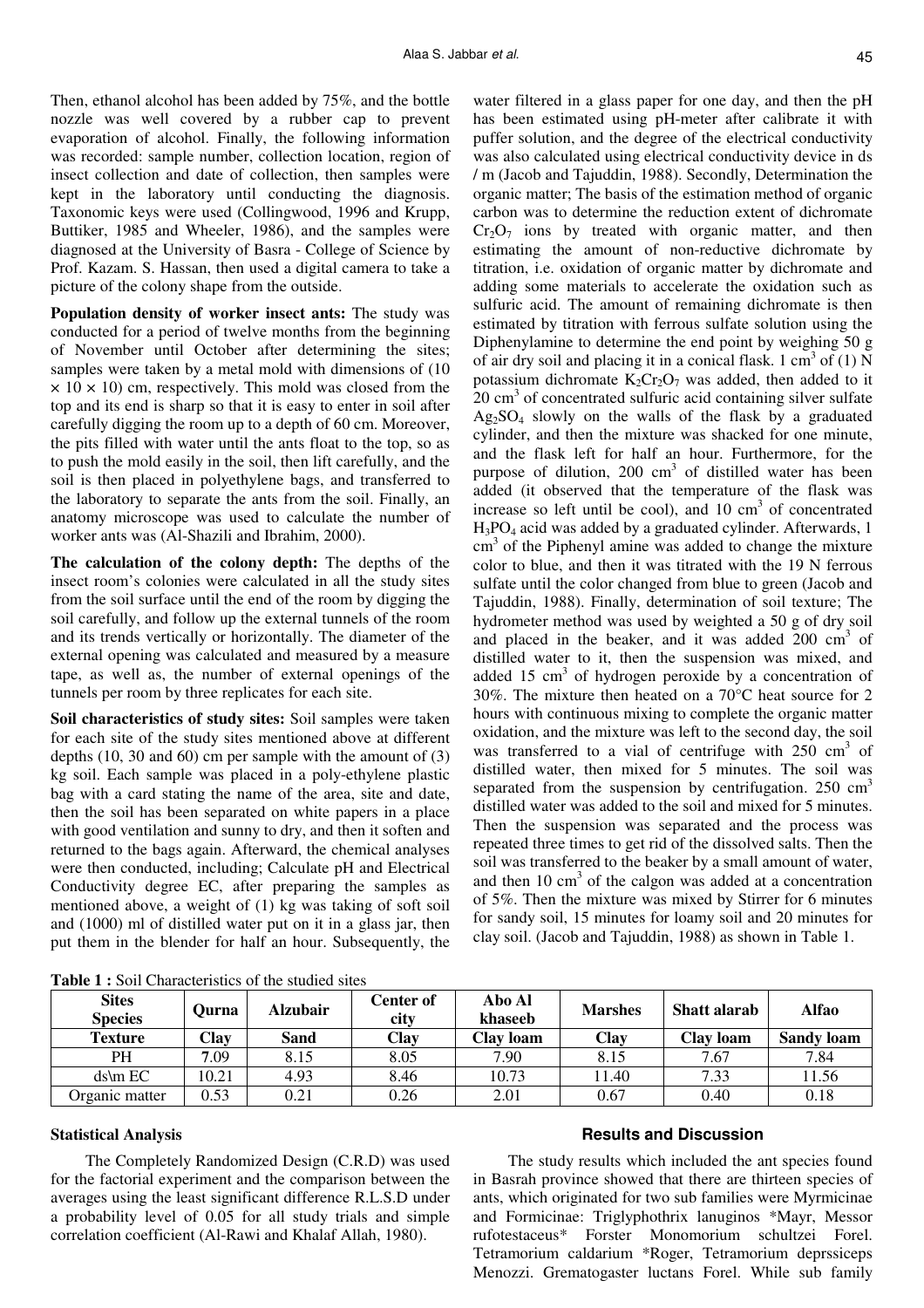*Anopiolepis anopiolepis \**Menozzi*. Plagioepis pygmaea* \*Latreill *Plagioepis tumidula* Emery*. Camponotus xerxes* Forel *Polyrhchis simplex* Mayr, *Paratrechina jaegerskjoeldi* Mayr, *Acantholepis dolabellae* Forel

## **Population density of workers for ant species during the year months**

The results of the statistical analysis in Table 2 showed that there was a significant difference between species, where the (*P. pygmaea*) recorded the highest density of 94.9 workers followed by *G. luctans* of (93.3) workers. While the *P. simplex* and *M. schultzei* were close in their averages of (91.6 and 90.3) workers respectively, while the lowest density of the workers was in *P. jaegerskjoeldi* which it reached 48.2 workers, either in terms of the presence during February reached 93.06 workers. However, the lowest density of workers was during November of 66.64 workers, and through the interaction, it was found that the *G. luctans* recorded the highest density of workers in February 120.2 workers, while *P. jaegerskjoeldi* recorded the lowest in May by 21.33 workers. It was observed that the differences in population density of ant workers might be due to queen fertility and workers activity (Chapman, 1987; Abu al-Hob, 1986), as well as determining the caste system through the primer pheromones, which have a significant effect on increasing the workers activity (Daily *et al.*, 1998). While in terms of the temperature effect and the associated changes in relative humidity, it was observed that the high density of the workers during the winter months, especially in February, which the average temperature and relative humidity were 15.7 °C and 59%, respectively. This may be due to the gathering of workers in the room, as well as their limited work in the maintenance of the room and associated work in the construction of corridors and tunnels with maintaining

food stocks inside the room (Mustafa, 2008). Moreover, it was observed that the population density of workers in most species has decreased during May, and then increased during the summer, this may be due to the length of light period, which has an interaction effect with temperature and relative humidity (Maalif and Hilal, 1991).

## **Number of ant's species room openings diagnosed during the year**

The results of statistical analysis in Table 3 showed that there were significant difference between the species workers. It was found that T. lanuginose had the highest average in the number of the room opening reached 7.68 room openings, and the lowest average in opening number was in *P. jaegerskjoeldi* reached 2.36 room openings. During the months, it was found that the highest average in openings number was during June by 8.46 room opening, while the lowest average was during November of 4.00 room openings. Through the interaction, it was observed that the highest average number of openings in *T. lanuginose* during July by 15.80 room openings. While the lowest average was in the *P. jaegrskjoeldi* during October reached 1.1 room openings. The increases in number room opening that workers exit from, during summer may be due to the prevention of crowding of workers during their work and moving to other places, as well as increasing the cooling of the colony through the movement of air. (Mustafa, 2008) pointed out that the architectural system in the ant rooms is varied by many meandering, and the increasing the number of openings according to climatic conditions. (Sabeeh 2007) also indicated that *C. xerxes* had the highest number room openings, which workers exit from it during April, and June compared to the year months.

| <b>Months</b>      | Nov.  | Dec.  | Jan.  | Feb.  | Mar   | April | <b>May</b> | June  | <b>July</b> |       | Sep.  | Oct.  | Av.   |
|--------------------|-------|-------|-------|-------|-------|-------|------------|-------|-------------|-------|-------|-------|-------|
| <b>Species</b>     |       |       |       |       |       |       |            |       |             | Aug.  |       |       |       |
| M. rufotestaceus   | 48    | 78.24 | 68    | 54.19 | 75    | 60.1  | 74.38      | 54    | 66.1        | 54.1  | 77    | 65    | 64.5  |
| P. jaegerskjoeldi  | 36    | 67.8  | 34.2  | 49.71 | 30    | 60.47 | 21.33      | 53.12 | 60.12       | 74    | 57.76 | 34    | 48.2  |
| C. xerxes          | 60.44 | 77.2  | 75.1  | 46.11 | 87.1  | 86.71 | 65.14      | 77.1  | 85.11       | 88    | 81.14 | 72.16 | 75.10 |
| M.schultzei        | 70    | 96.3  | 87.38 | 113   | 86.8  | 89.2  | 96.42      | 88    | 92.85       | 87    | 90.71 | 86    | 90.3  |
| P. pygmaea         | 99.82 | 102   | 84.33 | 99.5  | 99.81 | 98.85 | 97.23      | 82.5  | 98.66       | 89.4  | 86.71 | 100   | 94.9  |
| <b>T.caldarium</b> | 84.11 | 95.2  | 81    | 87.2  | 87.2  | 98.66 | 69.14      | 88.12 | 80          | 77    | 89    | 99    | 86.3  |
| T. depressiceps    | 70    | 95    | 84    | 94    | 72    | 85    | 73         | 86    | 73          | 77    | 68    | 86    | 80.2  |
| G. luctaus         | 74    | 91.28 | 75    | 120.2 | 97.71 | 97.95 | 94.04      | 99    | 88.6        | 98.9  | 83.76 | 99.2  | 93.3  |
| P. simplex         | 72.4  | 78.2  | 72    | 112.5 | 99.19 | 97.76 | 94.38      | 100   | 95.76       | 97.74 | 80.14 | 99.2  | 91.6  |
| P. tumidula        | 68.99 | 85.28 | 69.4  | 115.2 | 95.95 | 97.24 | 76.9       | 88.88 | 95          | 100   | 82    | 80    | 87.9  |
| A. anoplolepis     | 64.86 | 82    | 66.04 | 100   | 96.04 | 91.71 | 91.71      | 116   | 100         | 95.1  | 72    | 79.4  | 87.9  |
| A. dolabellae      | 60.86 | 79.28 | 61.7  | 119.2 | 96.33 | 91.95 | 95.71      | 99    | 93.28       | 94.5  | 60    | 80.19 | 86    |
| T. lanuginose      | 56.86 | 76.28 | 57.71 | 99    | 93.86 | 92.19 | 85.9       | 99.2  | 90.9        | 93.43 | 64.14 | 60.2  | 80.8  |
| Average            | 66.64 | 84.92 | 70.45 | 93.06 | 85.92 | 88.29 | 79.63      | 86.99 | 86.10       | 86.62 | 76.33 | 80.02 |       |

**Table 2 :** Average population density of workers for ant species diagnosed during the year months

\*The least significant difference (R.LSD) at the level of 0.05 for species  $= 3.16$ , for months  $= 3.04$ , for interaction  $= 10.96$ .

#### **Diameter of room openings for diagnosed ants**

The results of statistical analysis in Table 4 showed that there were significant difference between the workers in ant species. The *A. dolabellae* had the highest average of room openings diameter where it reached 0.51 cm, while the *P. jaegerskjoeldi* had the lowest average of 0.26 cm. When

comparison between the year, months, it is found that the highest average in July was 0.59 cm, while the lowest average of room openings diameter was recorded in October of 0.35 cm. Through the interaction, it was observed that *T. depressiceps* recorded the highest average of room openings diameter in July of 0.86 cm, while *P. jaegerskjoeldi* recorded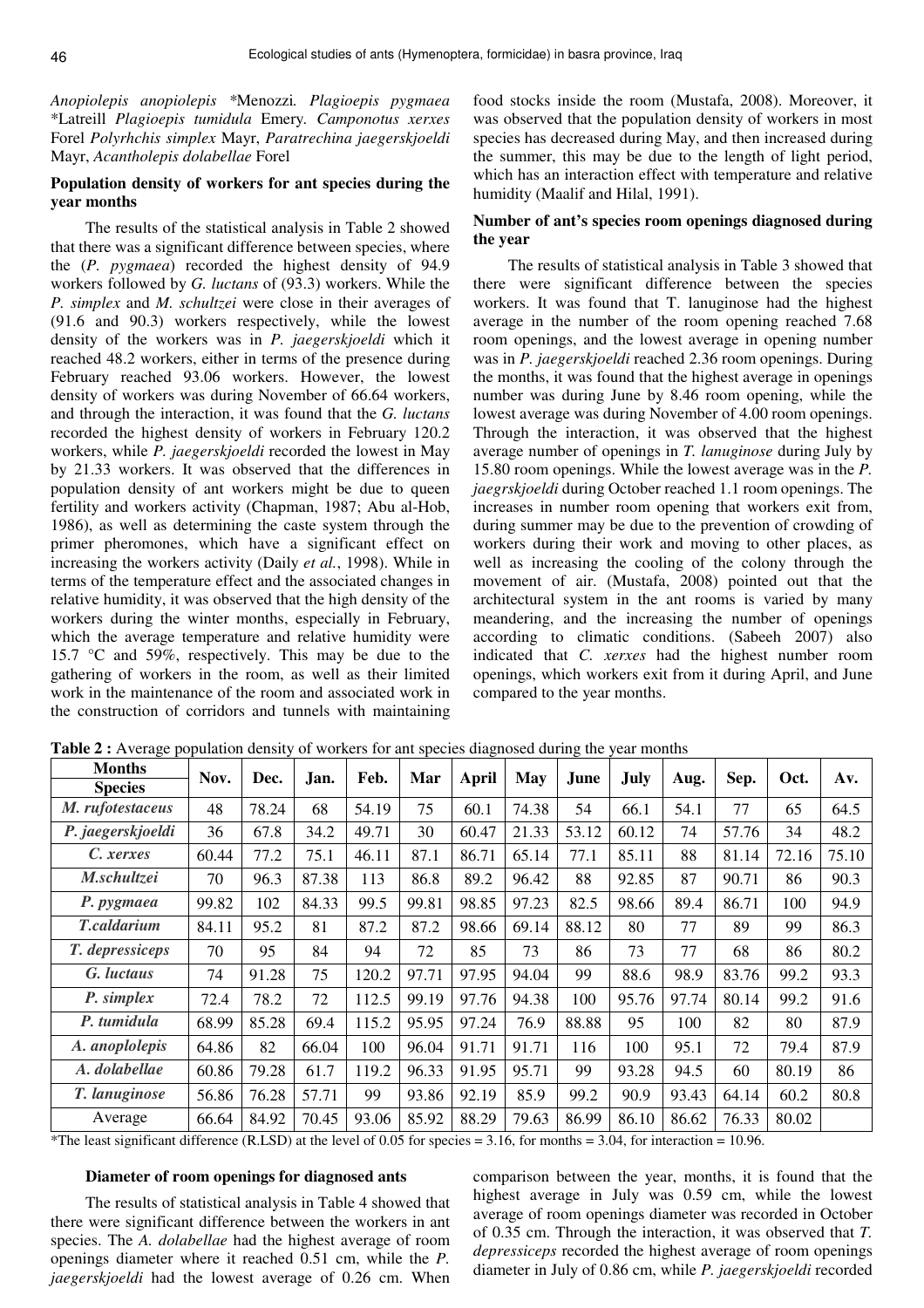the lowest average in November was 0.19 cm. The differences in diameters of the room openings that workers exit from, may be due to the different size of the workers and their ability to collect food, especially in July, when the temperature was 36.6 °C and 24% humidity, respectively. (Allen 2006) pointed out that room opening of the *Monomorium spp*. were very small, because of its workers size was small and their needs less than other species. While (Robinson 1996) observed that the *Camponotus compressus* its workers had a large size and active at night and day, so opening size of the rooms is large to facilitate the food collection.

| <b>Months</b>      | Nov. | Dec. | Jan.           | Feb. | Mar            | April | May  | June           | <b>July</b> |      | Sep. | Oct. | Av.  |
|--------------------|------|------|----------------|------|----------------|-------|------|----------------|-------------|------|------|------|------|
| <b>Species</b>     |      |      |                |      |                |       |      |                |             | Aug. |      |      |      |
| M. rufotestaceus   | 2.4  | 4.5  | 4.2            | 3.4  | 4.3            | 3.2   | 5    | 7.2            | 4.5         | 3.8  | 3    | 4    | 4.12 |
| P. jaegerskjoeldi  | 2.1  | 1.2  | $\overline{2}$ | 2    | 1.11           | 2.6   | 3    | $\overline{4}$ | 3.1         | 4.12 | 2.1  | 1.1  | 2.36 |
| C. xerxes          | 3.1  | 4.1  | $\overline{4}$ | 4.1  | 6              | 2     | 5.3  | 7.7            | 5           | 3.9  | 2    | 4.2  | 4.28 |
| M.schultzei        | 3.3  | 5.5  | 5              | 5    | 3              | 3.2   | 2.2  | 8.2            | 4.6         | 4    | 4.3  | 5.5  | 4.48 |
| P. pygmaea         | 4.1  | 5.6  | 4.3            | 3.2  | $\overline{4}$ | 2.1   | 5    | 7.2            | 3.4         | 4.1  | 4.2  | 6.4  | 4.46 |
| <b>T.caldarium</b> | 4.3  | 2.1  | 6.2            | 3    | 7.1            | 5     | 3.1  | 7              | 4.6         | 7.1  | 4.1  | 7.3  | 5.07 |
| T. depressiceps    | 5.1  | 4.2  | 5.2            | 3.8  | 12             | 7.4   | 4.1  | 11.7           | 5.5         | 6.6  | 2.1  | 7.2  | 6.24 |
| G. luctaus         | 5.3  | 6.5  | 5.9            | 4.4  | 9.2            | 6.9   | 3.4  | 10.4           | 6.4         | 6.6  | 6    | 6.2  | 6.43 |
| P. simplex         | 4.5  | 7.2  | 6.9            | 5.4  | 13             | 6.7   | 4.3  | 9.8            | 7.3         | 5.2  | 5.4  | 6.2  | 6.82 |
| P. tumidula        | 3.9  | 6.9  | 7.2            | 6.2  | 7.9            | 6.8   | 5.1  | 9.2            | 9.4         | 9.4  | 6.2  | 4.3  | 6.87 |
| A. anoplolepis     | 3.6  | 6.5  | 8.4            | 7.4  | 5.             | 6.8   | 5.7  | 12.3           | 11.6        | 6.9  | 8.5  | 4.2  | 7.24 |
| A. dolabellae      | 4.5  | 6.4  | 9.3            | 7.9  | 6.7            | 7.7   | 2.9  | 8.5            | 8.4         | 4.8  | 10   | 9.2  | 7.19 |
| T. lanuginose      | 5.9  | 6.9  | 6.8            | 9.8  | 8.8            | 10.8  | 3.9  | 6.9            | 15.8        | 1.9  | 8.9  | 5.8  | 7.68 |
| Average            | 4.00 | 5.2  | 5.8            | 5.04 | 6.77           | 5.47  | 4.07 | 8.46           | 6.89        | 5.26 | 5.13 | 5.50 |      |

**Table 3 :** The averages number of room openings for ant species diagnosed during the year months

\*The least significant difference (R.LSD) at the level of 0.05 for species  $= 0.42$ , for months  $= 0.40$ , for interaction  $= 1.46$ .

## **The room's depth of workers for ant species during the year months**

The results of statistical analysis in Table 5 showed that there were significant difference between species. The P. simplex recorded the highest average depth of the room from the soil surface of 25.06 cm, and followed by *A. anoplolepis, P. tumidula* and *G. luctans* where it reached 24.7, 24.48 and 24.45 cm, respectively. While the lowest average depth of the room was in *P. jaegerskjoeldi* of 10.32 cm. When comparison between the year months, it was observed that the highest average in July of 26.04 cm. While the lowest average depth of the room was in November reached 15.98 cm. Through the interaction between the ant species and year months, it was found that *P. tumidula* had the highest average during June reached 36.66 cm, and through the interaction also, *P. jaegrskjoeldi* was found to have the lowest average of 7.61 cm in May. (Tschinel2005) pointed out that the room size of ants in the soil and its surface area depends mainly on the preparation and size of the workers, as some species have large and small size of workers. (Sabeeh 2007) also indicated that *M. rufitarsis* recorded the highest average depth of its room in February of 27.54 cm. (Drees and Vinson 1990) also reported that the rooms and tunnels of some ant species reached to a depth of 91.44 cm.

**Table 4 :** Opening diameter of ant species diagnosed during the year months

| <b>Months</b>     | Nov. | Dec. | Jan. | Feb. | Mar  | <b>April</b> | May  | June | July |      | Sep. | Oct. | Av.  |
|-------------------|------|------|------|------|------|--------------|------|------|------|------|------|------|------|
| <b>Species</b>    |      |      |      |      |      |              |      |      |      | Aug. |      |      |      |
| M. rufotestaceus  | 0.32 | 0.25 | 0.22 | 0.53 | 0.28 | 0.25         | 0.49 | 0.32 | 0.31 | 0.43 | 0.3  | 0.27 | 0.32 |
| P. jaegerskjoeldi | 0.19 | 0.24 | 0.22 | 0.37 | 0.19 | 0.24         | 0.37 | 0.24 | 0.22 | 0.37 | 0.23 | 0.26 | 0.26 |
| C. xerxes         | 0.31 | 0.45 | 0.35 | 0.46 | 0.62 | 0.68         | 0.48 | 0.66 | 0.35 | 0.56 | 0.35 | 0.35 | 0.46 |
| M.schultzei       | 0.4  | 0.38 | 0.45 | 0.4  | 0.42 | 0.38         | 0.45 | 0.4  | 0.44 | 0.34 | 0.42 | 0.4  | 0.40 |
| P. pygmaea        | 0.39 | 0.4  | 0.38 | 0.48 | 0.29 | 0.43         | 0.63 | 0.43 | 0.53 | 0.58 | 0.34 | 0.4  | 0.44 |
| T.caldarium       | 0.39 | 0.4  | 0.46 | 0.59 | 0.5  | 0.52         | 0.48 | 0.46 | 0.79 | 0.42 | 0.44 | 0.38 | 0.48 |
| T. depressiceps   | 0.5  | 0.28 | 0.42 | 0.44 | 0.49 | 0.48         | 0.47 | 0.28 | 0.86 | 0.54 | 0.44 | 0.24 | 0.45 |
| G. luctaus        | 0.53 | 0.57 | 0.3  | 0.31 | 0.45 | 0.44         | 0.46 | 0.46 | 0.53 | 0.46 | 0.48 | 0.42 | 0.45 |
| P. simplex        | 0.39 | 0.21 | 0.42 | 0.51 | 0.55 | 0.35         | 0.68 | 0.54 | 0.80 | 0.65 | 0.52 | 0.43 | 0.50 |
| P. tumidula       | 0.5  | 0.2  | 0.31 | 0.51 | 0.55 | 0.53         | 0.43 | 0.62 | 0.84 | 0.49 | 0.67 | 0.24 | 0.49 |
| A. anoplolepis    | 0.6  | 0.68 | 0.41 | 0.3  | 0.3  | 0.4          | 0.3  | 0.68 | 0.83 | 0.30 | 0.33 | 0.31 | 0.45 |
| A. dolabellae     | 0.48 | 0.54 | 0.38 | 0.52 | 0.49 | 0.45         | 0.51 | 0.66 | 0.85 | 0.48 | 0.31 | 0.49 | 0.51 |
| T. lanuginose     | 0.24 | 0.42 | 0.4  | 0.62 | 0.54 | 0.45         | 0.63 | 0.42 | 0.42 | 0.43 | 0.43 | 0.44 | 0.45 |
| Average           | 0.40 | 0.38 | 0.36 | 0.46 | 0.43 | 0.43         | 0.49 | 0.47 | 0.59 | 0.45 | 0.40 | 0.35 |      |

\*The least significant difference (R.LSD) at the level of 0.05 for species =  $0.04$ , for months = 0.03, for interaction = 0.13.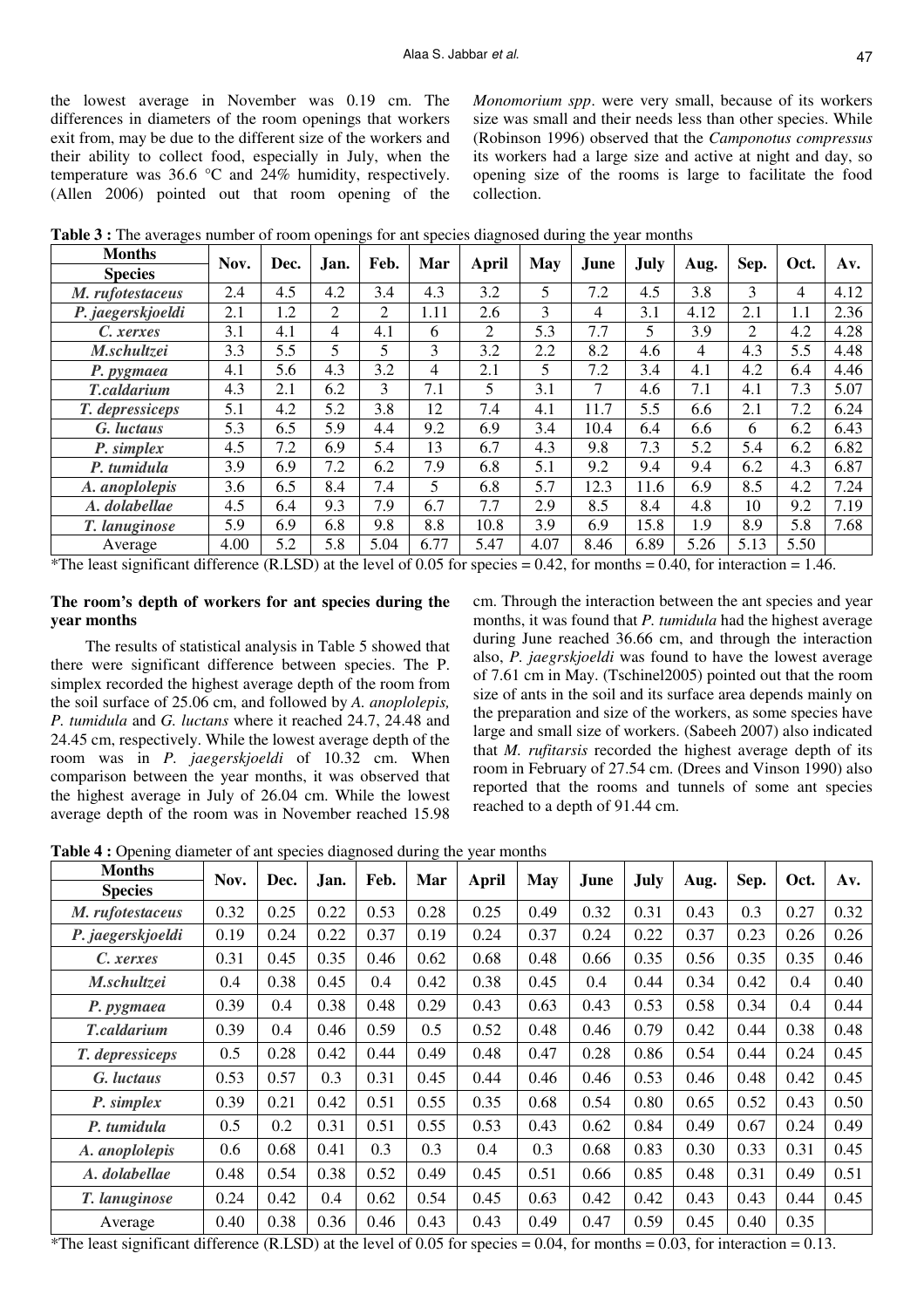## **Population density of workers for ant species diagnosed in the study sites**

The results of statistical analysis in Table 6 showed that there were significant differences between the study sites. The highest average of workers density was recorded in Alzubair with 95.17 workers, while the lowest average was in Shatt alarab with 70.46 workers, and through the interaction between the species of diagnosed ants and study sites, it was found that *P. pygmaea* had the highest average in Alzubair with 107 workers. However, *T. depressiceps* recorded the lowest average in Abo Al khaseeb with 38.7 workers, and the *M. rufotestaceus* did not appear in Shatt alarab and Alfao. Similarly, *P. jaegerskjoeldi* did not appear in Qurna, Center of city and Shatt alarab. And also *C. xerxes* did not appear in Qurna. Species that did not appear in any

study sites, due to the competition that may have a significant role in this, and thus the competition factor is in favor of the most species having the carrying capacity, as well as the effect of reproduction rate (Abdul and Younis, 1981). While (Al-Haj 1999) pointed out that, the nature of soil components has a significant effect on the biological and behavioral activity of ants. The nature of the response to the medium varies between the ant species, so some species have a heavy presence in Alzubair, while other species have a greater presence in Abo Al khaseeb, where organic matter is available in a larger amount. While the acidic medium of the soil and soil salinity had no significant effect through the treatments of correlation coefficients which reached (0.417 and 0.197), respectively.

**Table 5 :** Average rooms depth of diagnosed ant's species during the year months

| <b>Months</b>      | Nov.  | Dec.  |       | Feb.  | Mar   | April | May   | June  | <b>July</b> |       | Sep.  | Oct.  | Av.   |
|--------------------|-------|-------|-------|-------|-------|-------|-------|-------|-------------|-------|-------|-------|-------|
| <b>Species</b>     |       |       | Jan.  |       |       |       |       |       |             | Aug.  |       |       |       |
| M. rufotestaceus   | 13.32 | 14.18 | 15.32 | 9.2   | 14.18 | 12.2  | 12.18 | 13.37 | 12.7        | 9.5   | 9.56  | 9.2   | 12.07 |
| P. jaegerskjoeldi  | 9.44  | 9.47  | 13.56 | 10.33 | 9.56  | 9.22  | 7.61  | 12.18 | 14.18       | 9.12  | 9.71  | 9.5   | 10.32 |
| C. xerxes          | 12.3  | 15.28 | 19.61 | 14.56 | 15.33 | 13.99 | 17.37 | 17.66 | 18.04       | 9.2   | 13.85 | 16.77 | 15.33 |
| M.schultzei        | 17.61 | 18.9  | 17.5  | 19.38 | 18.8  | 18.8  | 21.9  | 22.47 | 22.42       | 23.97 | 12.22 | 18.3  | 19.35 |
| P. pygmaea         | 18.61 | 19.9  | 27.76 | 21.09 | 19.8  | 21.09 | 17.5  | 24.85 | 17.5        | 23.5  | 21.09 | 25.33 | 21.5  |
| <b>T.caldarium</b> | 19.61 | 20.9  | 24.61 | 20.99 | 20.8  | 20.47 | 25.26 | 27.47 | 26.42       | 19.6  | 19.5  | 22.3  | 22.32 |
| T. depressiceps    | 18.2  | 21.9  | 19.66 | 20.1  | 21.81 | 19.66 | 27.9  | 29.99 | 28.42       | 18.2  | 18.2  | 32.61 | 23.05 |
| G. luctaus         | 18.81 | 16.23 | 19.61 | 19.2  | 22.8  | 21.85 | 29.9  | 31.71 | 30.42       | 33.8  | 20    | 29.1  | 24.45 |
| P. simplex         | 20.3  | 23.9  | 20.66 | 26.09 | 23.8  | 26.09 | 33.6  | 17.20 | 32.42       | 30.1  | 26.09 | 20.56 | 25.06 |
| P. tumidula        | 18.5  | 24.9  | 19.04 | 17.6  | 24.8  | 25.28 | 30.2  | 36.66 | 34.42       | 19.2  | 18.2  | 25.03 | 24.48 |
| A. anoplolepis     | 15.52 | 20.9  | 18.28 | 24.56 | 20.8  | 23.85 | 35.9  | 32.69 | 33.6        | 14.5  | 24.56 | 31.33 | 24.7  |
| A. dolabellae      | 14.05 | 16.9  | 17.52 | 26.23 | 16.8  | 26.22 | 31.32 | 31.5  | 32.8        | 29.61 | 23.1  | 19.2  | 23.77 |
| T. lanuginose      | 11.57 | 12.9  | 16.75 | 23.1  | 12.8  | 30.04 | 32.76 | 30.66 | 35.2        | 27.55 | 19.04 | 26.09 | 23.2  |
| Average            | 15.98 | 18.17 | 19.22 | 19.41 | 18.62 | 20.67 | 24.87 | 25.26 | 26.04       | 20.60 | 18.08 | 21.94 |       |

\*The least significant difference (R.LSD) at the level of 0.05 for species = 0.72, for months = 0.69, for interaction = 2.50.

## **Number of ant's species room openings diagnosed in the study sites**

The results of statistical analysis in Table 7 showed that there were significant difference between the study sites. Where the highest average was recorded in Al-zubair with 6.93 openings, while the lowest average was in Shatt al-arab,

where it reached 4.56 openings, through the interaction between the diagnosed ant species with the study sites. Furthermore, it was observed that T. lanuginose appeared in all study sites, especially in Shatt al-arab with an average of 8.8 openings, while the lowest average for interaction in *M. schultzei* also in the Shatt al-arab with 2.63 openings

**Table 6 :** Average population density of workers for ant species diagnosed in the study sites

| <b>Sites</b><br><b>Species</b> | Ourna    | <b>Alzubair</b> | <b>Center of city</b> | Abo<br>Al-khaseeb | <b>Marshes</b> | <b>Shatt</b><br>alarab | <b>Alfao</b> | Average |
|--------------------------------|----------|-----------------|-----------------------|-------------------|----------------|------------------------|--------------|---------|
| M. rufotestaceus               | 89.9     | 98.8            | 93                    | 98.3              | 75.6           | $\left( \right)$       | $\Omega$     | 64.50   |
| P. jaegerskjoeldi              | $\Omega$ | 87.6            | $\Omega$              | 89.9              | 72.6           | $\overline{0}$         | 87.2         | 48.20   |
| C. xerxes                      | $\Omega$ | 92              | 89.0                  | 97.2              | 78.2           | 81.5                   | 88           | 75.10   |
| M.schultzei                    | 83.9     | 95.1            | 91                    | 101.4             | 81.8           | 88.5                   | 90.3         | 90.30   |
| P. pygmaea                     | 103      | 107             | 97.7                  | 104.4             | 81.7           | 85.3                   | 85.4         | 94.90   |
| <b>T.caldarium</b>             | 102      | 105.3           | 95                    | 99.5              | 57             | 60.2                   | 85.6         | 86.30   |
| T. depressiceps                | 101      | 103.8           | 64.9                  | 38.7              | 85.1           | 83.7                   | 84.2         | 80.2    |
| G. luctaus                     | 89.9     | 94.2            | 89.7                  | 101.3             | 88.3           | 91.1                   | 98.5         | 93.30   |
| P. simplex                     | 89.2     | 93.1            | 82                    | 98.2              | 86.9           | 92                     | 99.6         | 91.60   |
| P. tumidula                    | 88.5     | 91.7            | 79.7                  | 90.8              | 82.6           | 89.4                   | 92.5         | 87.90   |
| A. anoplolepis                 | 87.7     | 90.3            | 77.7                  | 94.3              | 82.8           | 87.1                   | 95.1         | 87.90   |
| A. dolabellae                  | 88.4     | 89.6            | 78                    | 92.8              | 81.9           | 84.1                   | 87.6         | 86      |
| T. lanuginose                  | 90.4     | 88.8            | 73.3                  | 88.7              | 78.2           | 73.1                   | 73.2         | 80.80   |
| Average                        | 77.9     | 95.17           | 71.6                  | 91.96             | 79.43          | 70.46                  | 82.09        |         |

 $*$ The least significant difference (R.LSD) at the level of 0.05 for sites = 4.42, for species = 6.02, for interaction = 15.94.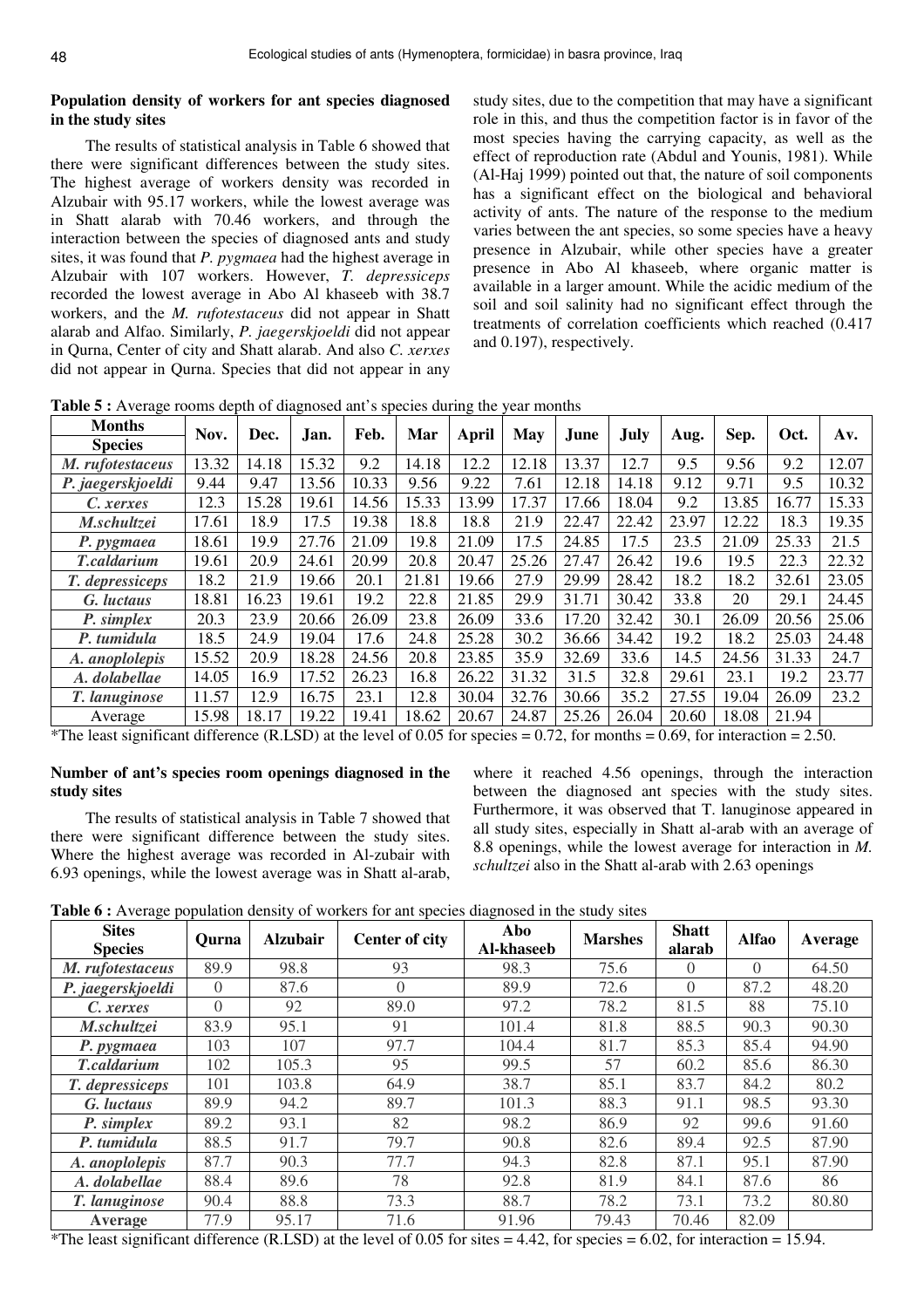It was observed that the increase in density leads to an increase in the number of room openings, where there was a significant correlation coefficient between population density and the number of openings reached 0.63\*\*. This was due to the variation in the soil separations ratio of clay, silt and sand in soils near from the room opening, as indicated by (Wangberg *et al.*, 1980). Through studying the *Solenopsis*  *invicta* and soil taken from 19 sites in East Texas, which included nine soils with different texture, and when compared between the soil texture of the piles existing around the room openings with the neighbouring soils, it was found that 36% of the soil piles were of different texture from another.

| <b>Table 7:</b> The averages number of room openings for ant species diagnosed in the Study sites |  |
|---------------------------------------------------------------------------------------------------|--|
|---------------------------------------------------------------------------------------------------|--|

| <b>Sites</b><br><b>Species</b> | Ourna    | <b>Alzubair</b> | <b>Center</b><br>of city | Abo<br>Al-khaseeb | <b>Marshes</b> | <b>Shatt</b><br>alarab | <b>Alfao</b> | Average |
|--------------------------------|----------|-----------------|--------------------------|-------------------|----------------|------------------------|--------------|---------|
| M. rufotestaceus               | 5.57     | 6.08            | 4.99                     | 6.13              | 6.1            | $\Omega$               | $\Omega$     | 4.12    |
| P. jaegerskjoeldi              | $\Omega$ | 5.65            | $\Omega$                 | 4.56              | 2.96           | $\Omega$               | 3.37         | 2.36    |
| C. xerxes                      | $\Omega$ | 5.27            | 6.12                     | 5.7               | 5.7            | 4.1                    | 3.12         | 4.28    |
| M.schultzei                    | 4.93     | 6.09            | 5.33                     | 5.33              | 4.4            | 2.63                   | 2.7          | 4.48    |
| P. pygmaea                     | 4.59     | 5.68            | 5.12                     | 5.4               | 4.6            | 2.8                    | 3.03         | 4.46    |
| <b>T.caldarium</b>             | 5.51     | 6               | 4.86                     | 5.36              | 5.5            | 4                      | 4.28         | 5.07    |
| T. depressiceps                | 6.81     | 7.54            | 6.08                     | 6.9               | 6.26           | 4.9                    | 5.25         | 6.24    |
| G. luctaus                     | 5.94     | 7.63            | 8.02                     | 6.73              | 5.9            | 5.2                    | 5.65         | 6.43    |
| P. simplex                     | 7.19     | 7.91            | 6.82                     | 6.73              | 6.93           | 6.06                   | 6.16         | 6.82    |
| P. tumidula                    | 7.23     | 7.84            | 6.82                     | 6.83              | 6.73           | 6.2                    | 6.5          | 6.87    |
| A. anoplolepis                 | 8.1      | 8.34            | 6.56                     | 7.06              | 7.66           | 6.43                   | 6.53         | 7.24    |
| A. dolabellae                  | 6.85     | 7.81            | 7.28                     | 7.06              | 6.6            | 8.16                   | 6.58         | 7.19    |
| T. lanuginose                  | 7.29     | 8.22            | 7.31                     | 7.43              | 7.2            | 8.8                    | 7.52         | 7.68    |
| Average                        | 5.38     | 6.93            | 5.79                     | 6.25              | 5.89           | 4.56                   | 4.67         |         |

\*The least significant difference (R.LSD) at the level of 0.05 for sites  $= 0.30$ , for species  $= 0.42$ , for interaction  $= 1.11$ .

## **Diameter of room openings for diagnosing ants in the study sites**

The results of statistical analysis in Table 8 showed that there were significant difference between the study sites. It was observed that the highest average diameter of the room openings for ant species in Alfao that reached 0.55 cm, while the lowest average was recorded in Qurna, which was 0.29 cm. Through the interaction between the diagnosed ant species with the study sites, it was found that *C. xerxes* recorded the highest average in the Alfao of 0.83 cm, while

T. lanuginose in Qurna was recorded the lowest average of 0.26 cm. Through the relation between the population density of the ant workers with the diameter of the room openings, the correlation coefficient was highly significant which reached 0.816\*\*. From this it can conclude that whenever the workers density increase, the diameters of the openings increase with the different types of study soil. (Al-Ani 1980) pointed out that social insects build their rooms in areas with a high proportion of clay so that workers can build rooms and tunnels.

**Table 8 :** Average diameters of room openings for diagnosing ants in the study sites

| <b>Sites</b><br><b>Species</b> | Qurna    | <b>Alzubair</b> | <b>Center of</b><br>city | Abo Al<br>khaseeb | <b>Marshes</b> | <b>Shatt</b><br>alarab | <b>Alfao</b> | Average |
|--------------------------------|----------|-----------------|--------------------------|-------------------|----------------|------------------------|--------------|---------|
| M. rufotestaceus               | 0.42     | 0.46            | 0.45                     | 0.5               | 0.46           | $\left( \right)$       | $\Omega$     | 0.32    |
| P. jaegerskjoeldi              | $\Omega$ | 0.44            | $\Omega$                 | 0.46              | 0.43           | $\Omega$               | 0.5          | 0.26    |
| C. xerxes                      | $\Omega$ | 0.48            | 0.48                     | 0.53              | 0.42           | 0.53                   | 0.83         | 0.46    |
| M.schultzei                    | 0.29     | 0.42            | 0.44                     | 0.43              | 0.37           | 0.38                   | 0.5          | 0.4     |
| P. pygmaea                     | 0.33     | 0.35            | 0.53                     | 0.46              | 0.5            | 0.47                   | 0.46         | 0.44    |
| <b>T.caldarium</b>             | 0.41     | 0.38            | 0.46                     | 0.43              | 0.44           | 0.49                   | 0.73         | 0.48    |
| T. depressiceps                | 0.29     | 0.33            | 0.43                     | 0.46              | 0.49           | 0.45                   | 0.73         | 0.45    |
| G. luctaus                     | 0.41     | 0.42            | 0.49                     | 0.5               | 0.48           | 0.47                   | 0.36         | 0.45    |
| P. simplex                     | 0.37     | 0.34            | 0.43                     | 0.53              | 0.59           | 0.6                    | 0.63         | 0.5     |
| P. tumidula                    | 0.35     | 0.32            | 0.49                     | 0.53              | 0.52           | 0.57                   | 0.66         | 0.49    |
| A. anoplolepis                 | 0.32     | 0.39            | 0.48                     | 0.6               | 0.45           | 0.46                   | 0.46         | 0.45    |
| A. dolabellae                  | 0.34     | 0.39            | 0.54                     | 0.66              | 0.54           | 0.49                   | 0.6          | 0.51    |
| T. lanuginose                  | 0.26     | 0.33            | 0.47                     | 0.46              | 0.46           | 0.46                   | 0.7          | 0.45    |
| Average                        | 0.29     | 0.39            | 0.44                     | 0.5               | 0.47           | 0.41                   | 0.55         |         |

\*The least significant difference (R.LSD) at the level of 0.05 for sites  $= 0.05$ , for species  $= 0.07$ , for interaction  $= 0.20$ .

## **The room's depth of diagnosed ant species in the study sites**

The results of statistical analysis in Table 9 showed that there were significant difference between the study sites. It was found that the highest average in Abo Al khaseeb of 23.23 cm, followed by Marshes by 23.04 cm, while the lowest average was in Qurna reached 16.3 cm. Through the interaction between the diagnosed ant species with the study sites. As well as, it was observed that *A. anoplolepis* and *A. dolabellae* had the highest average of 27.66 cm in the Center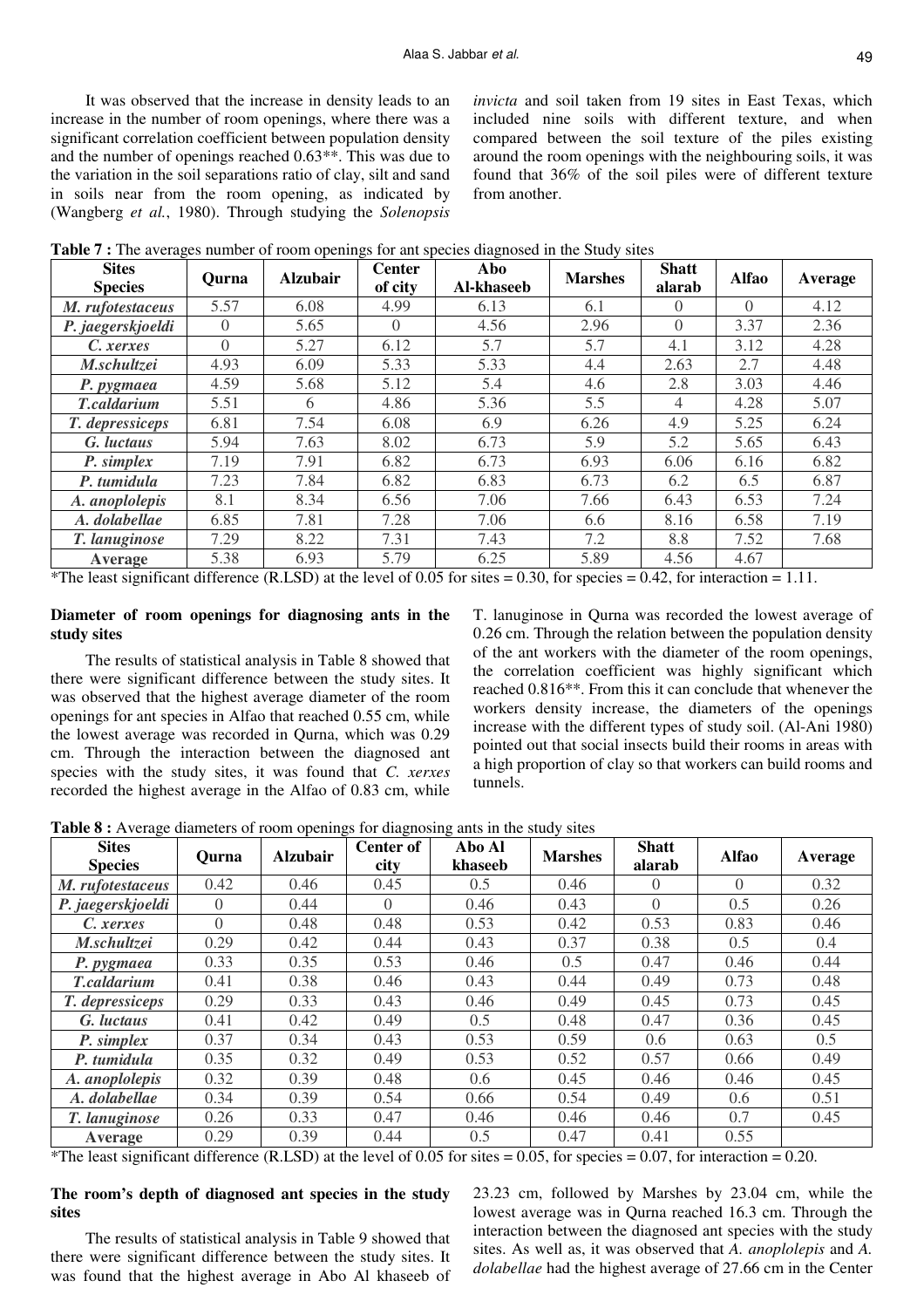of city. While the lowest average for M. schultzei in Qurna, which was 15.6 cm. Through the relationship between the population density of the workers and the room's depth for ant species, the correlation coefficient was highly significant which reached 0.86<sup>\*\*</sup>. The room depth depends mainly on the soil porosity and the consistency of its particles. As (Awad 1986) pointed out that, the consistency of soil particles through the clotting phenomenon caused by static forces and the aggregation phenomenon through the presence

of adhesives materials represented by organic matter helped to give a stable shape for the soil. (Jaber 2006) also pointed out that the soil stabilization through vegetation cover prevents erosion that destroys rooms. (Al-Ruwaishdi and Moftah 1997) indicated that Carbon dioxide increases with the increase of soil depth, particularly clay soils. (Mustafa 2008) mentioned that there are huge ant's cities in Pennsylvania in the United States of America that may reach three feet deep and an area of up to fifty acres.

**Table 9 :** Average rooms depth of diagnosed ant's species in the study sites

| <b>Sites</b><br><b>Species</b> | Ourna    | <b>Alzubair</b> | <b>Center of city</b> | Abo<br>Al-khaseeb | <b>Marshes</b> | <b>Shatt</b><br>alarab | Alfao    | Average |
|--------------------------------|----------|-----------------|-----------------------|-------------------|----------------|------------------------|----------|---------|
| M. rufotestaceus               | 18.5     | 16.66           | 15.66                 | 17.56             | 16.13          | $\Omega$               | $\Omega$ | 12.07   |
| P. jaegerskjoeldi              | $\Omega$ | 17.66           | $\left( \right)$      | 17.46             | 17.26          | $\theta$               | 19.88    | 10.32   |
| C. xerxes                      | $\Omega$ | 16              | 17.33                 | 19.26             | 19.06          | 17.1                   | 18.53    | 15.33   |
| M.schultzei                    | 15.6     | 20.66           | 18.66                 | 21.36             | 20.83          | 18.5                   | 19.9     | 19.35   |
| P. pygmaea                     | 17.7     | 21.33           | 19.66                 | 22.76             | 25.73          | 21.4                   | 21.9     | 21.5    |
| T.caldarium                    | 20       | 23              | 21.33                 | 22.9              | 23.23          | 23.3                   | 22.53    | 22.32   |
| T. depressiceps                | 19.7     | 22.33           | 23.66                 | 23.4              | 24.93          | 23.3                   | 24.03    | 23.05   |
| G. luctaus                     | 20       | 23.66           | 25.66                 | 25.7              | 26.83          | 24.5                   | 24.83    | 24.45   |
| P. simplex                     | 20.1     | 22.66           | 26                    | 26.03             | 27.03          | 27.6                   | 26       | 25.06   |
| P. tumidula                    | 22.3     | 22.63           | 25.66                 | 27.33             | 27.36          | 25.7                   | 27.3     | 25.48   |
| A. anoplolepis                 | 20.6     | 22              | 27.66                 | 26.93             | 24.66          | 25.7                   | 25.33    | 24.7    |
| A. dolabellae                  | 19.5     | 20.33           | 27.66                 | 26.36             | 23.9           | 25.7                   | 22.93    | 23.77   |
| T. lanuginose                  | 17.5     | 18.66           | 26.3                  | 24.96             | 22.56          | 25.1                   | 27.23    | 23.2    |
| Average                        | 16.3     | 20.58           | 21.17                 | 23.23             | 23.04          | 19.8                   | 21.56    |         |

\*The least significant difference (R.LSD) at the level of 0.05 for sites  $= 0.57$ , for species  $= 0.78$ , for interaction  $= 2.08$ .

## **References**

- Abu al-Hob, J. (1972). Household insects and their control, Al-Iman Press, Baghdad, Iraq, 220.
- Abu al-Hob, J. (1986). Termites is the animal of the earth, the House of Public Cultural Affairs Arab Horizons.
- Al-Haj, T.A. (1999). Environment of Insects, Scientific Publishing and Printing Press, King Saud University, 351.
- Al-Rawi, K.M. and Khalaf, A. and Abdul, A. (1980). Design and Analysis of Agricultural Experiments, Dar Al Kutub for Printing and Publishing, Mosul University, 488 pages.
- Al-Ruwaishdi, A. and Muftah, A.S.S. (1997). Insect Ecology Publications of the University of Nasser Great Socialist People's Libyan Arab Jamahiriya. 241.
- Al-Shazili, M. and Ibrahim, M.M. (2000). Principles of Entomology Ecology, Arab Publishing House, 508.
- Al-Ani, A.N. (1980). Principles of Soil Science, Ministry of Higher Education and Scientific Research, University of Baghdad. 296.
- Jaber, F.N. (2006). A diagnostic and environmental study of the termites insect in Basra province with reference to chemically and biocontrol control, Master Thesis, College of Agriculture, University of Basra.
- Jargis, S.J. and Obais, H.K.O. and Mohammed, A.K. (2000). Field Crop Insects, House of Books for Printing and Publishing, University of Mosul, 331.
- Hammoud, N.M. (2006). Evaluation of some hybrid tomato varieties of limited growth in the desert area of the province of Basra, Master Thesis, College of Agriculture - University of Basra.
- Daily, P.H.; John, T.D. and Paul, F.E. (1983). An Introduction to Insect Biology and Diversity. Translated

by Abdul Salam, Ahmed Latif, Genidi review, Awni Mohammed, McGar and Hill Publishing, Saudi Arabia, Riyadh, 221.

- Chapman, R.F. (1987). Insects Composition and Function Part 1 Arab Publishing House.
- Sabeeh, N. (2007) Biology of some ant species in Mosul, Master Thesis, Faculty of Agriculture, Mosul University.
- Abed, M.K. and Younis, M.A. (1981). Insect Environment. Ministry of Higher Education. 129.
- Awad, K.M. (1986). Principles of Soil Chemistry. Ministry of Higher Education and Scientific Research. Kutub House for Printing and Publishing - Mosul University.
- Lin, F. (1977). All about the science of insects: Translated by Ahmed Emad al-Din Abu al-Nasr, Dar al-Maaref, Cairo, 114.
- Mustafa, M.I. (2008). Encyclopedia of insects. Dar Dijla for Publishers & Distributors. 250.
- Maalif, A.S. and Hilal, S.M. (1991). science of insects. Basra University Press - 816.
- Jacob, I.B. and Tajuddin, M.M. (1988). Principles of Practical Soil, Ministry of Higher Education and Scientific Research, University of Basra, 100.
- Allen, C.R.; Spira, T.P.; Horton, P.M. and Wojcik, D.P. (2006). Red imported fire ant impacts on ecological processes-seed dispersal and pollination. Interim Report 1999-2000 fire Ant Research and Extension Program South Carolina.
- Anon, J. (2006). Grasslands ant home for ants. J. Art. Sociobiol. 42(2): 359-368the worker of four species of ants . J. Entomol. Soc. Am. 94(1): 33-40.
- Buttiker, W. and Krupp, F. (1985). Fauna of Saudi ; Arabia ; Meteorology and Environmental protection Administration Fauna publication, (7): 1-460.